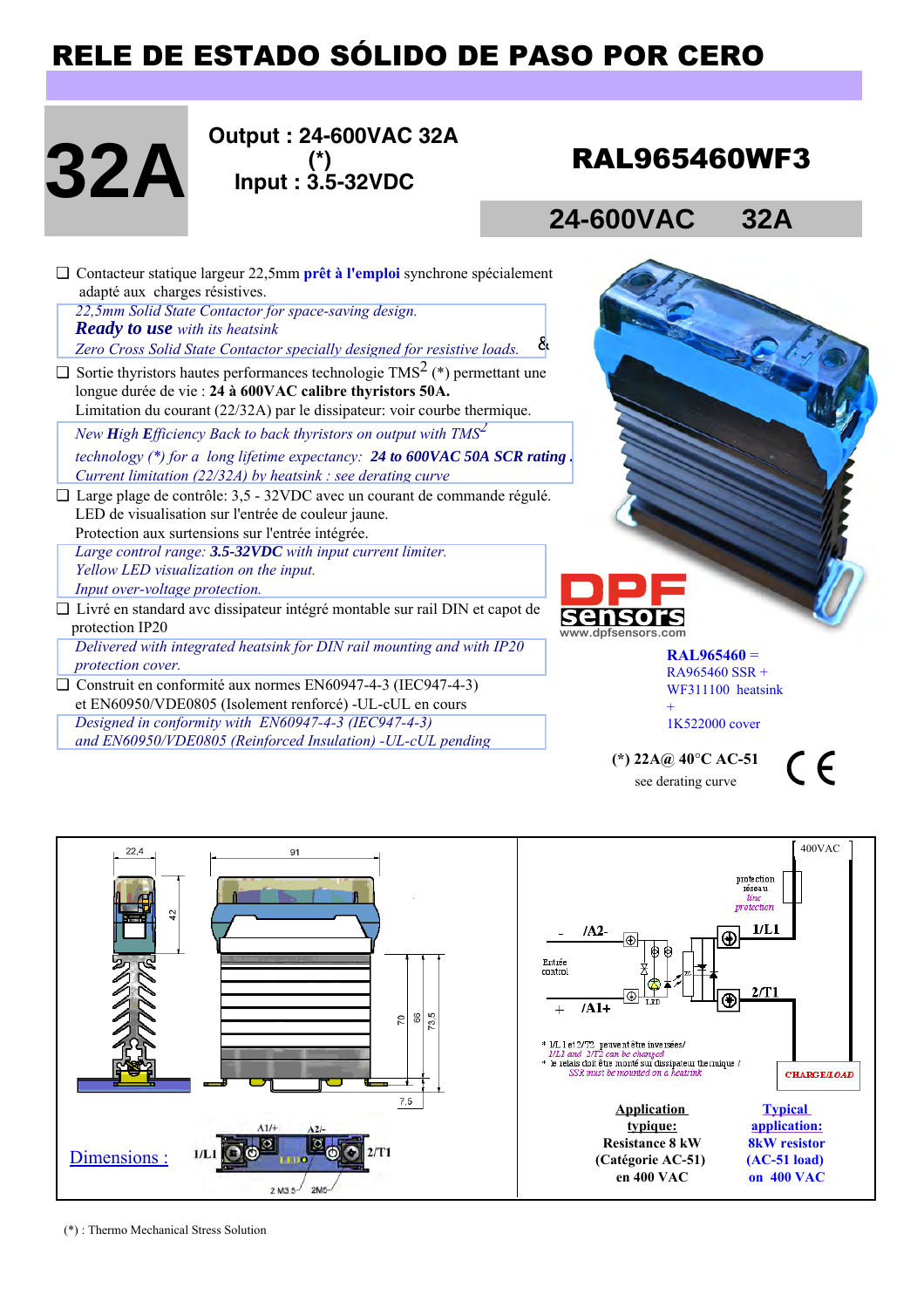# **CARACTERISTICAS**

#### *Caractéristiques d'entrée / Control characteristics (at 25*°*C)* **DC Paramètre /** *Parameter* **Symbol Min Typ Max Unit** Tension de commande / *Control voltage* Uc 3,5 5-12-24 32 V Courant de commande / *Control current (@ Uc )* Ic  $|$  <10  $|$  <14  $|$  <14  $|$  mA Tension de non fonctionnement / Release voltage Uc off 2 V LED d'entrée / *Input LED* jaune / yellow Tension Inverse / *Reverse voltage* Urv 32 V Tension de transil d'entrée / *Clamping voltage (Transil)* Uclamp 36 V Immunité / *Input immunity : EN61000-4-4* 2kV Immunité */ Input immunity : EN61000-4-5* 2KV

#### **Input :**  $Ic = f(Uc)$



#### **Caractéristiques de sortie /** *Output characteristics (at 25*°*C)*

| Paramètre / Parameter                                                                     | <b>Conditions</b>        |                 | <b>Symbol</b>    | Min                                             | Typ.                              | Max                | Unit                    |
|-------------------------------------------------------------------------------------------|--------------------------|-----------------|------------------|-------------------------------------------------|-----------------------------------|--------------------|-------------------------|
| Plage de tension utilisation / Operating voltage range                                    |                          |                 | Ue               | 24                                              | 400                               | 600                | V rms                   |
| Tension de crête / Peak voltage                                                           |                          |                 | Up               | 1200                                            |                                   |                    | V                       |
| Niveau de synchronisme / Zero cross level                                                 |                          |                 | Usync            |                                                 |                                   | 20                 | $\overline{\mathbf{V}}$ |
| Tension amorçage / Latching voltage                                                       | Ie nom                   |                 | Ua               |                                                 |                                   | 10                 | $\overline{\mathbf{V}}$ |
| Courant nominal / nominal current (AC-51)                                                 |                          |                 | Ie $AC-51$       |                                                 | see derating curve (page 3)       |                    | A rms                   |
| Courant surcharge / Non repetitive overload current                                       | tp=10ms $(Fig. 3)$       |                 | Itsm             | 530                                             | 580                               |                    | A                       |
| Chute directe à l'état passant / On state voltage drop                                    | $(a)$ 25°C               |                 | Vt               |                                                 |                                   | 0.85               | $\overline{V}$          |
| Résistance dynamique / On state dynamic resistance                                        |                          |                 | rt               |                                                 |                                   | 7,5                | $m\Omega$               |
| Puissance dissipée (max) /                                                                |                          |                 |                  |                                                 |                                   |                    |                         |
| Output power dissipation (max value)                                                      |                          |                 |                  | $0,9x0,85x$ Ie + 0,0075 x Ie <sup>2</sup><br>Pd |                                   |                    | W                       |
| Résistance thermique jonction/semelle                                                     |                          |                 |                  |                                                 | 0,6                               |                    |                         |
| Thermal resistance between junction to case                                               |                          |                 | Rthj/c           |                                                 |                                   | 0,75               | K/W                     |
| Courant de fuite à l'état bloqué / Off state leakage current                              | @Ue typ, 50Hz            |                 | Ilk              |                                                 |                                   | 1                  | mA                      |
| Courant minimum de charge / Minimum load current                                          |                          |                 | Iemin            | 5                                               |                                   |                    | mA                      |
| Temps de fermeture / Turn on time                                                         | @Ue typ, 50Hz            |                 | ton max          |                                                 |                                   | 10                 | ms                      |
| Temps d'ouverture / Turn off time                                                         | @Ue typ, 50Hz            |                 | toff max         |                                                 |                                   | 10                 | ms                      |
| Fréquence utilisation/ Operating frequency range                                          | F mains                  |                 | $\mathbf f$      | 0.1                                             | 50-60                             | 800                | Hz                      |
| dv/dt à l'état bloqué / Off state dv/dt                                                   |                          |                 | dv/dt            | 500                                             |                                   |                    | $V/\mu s$               |
| di/dt max / Maximum di/dt non repetitive                                                  |                          |                 | di/dt            |                                                 |                                   | 50                 | $A/\mu s$               |
| I <sub>2</sub> t $(\leq 10$ ms)                                                           |                          |                 | $I^2t$           | 1404                                            | 1680                              |                    | $A^2s$                  |
| Immunité / Conducted immunity level                                                       | IEC/EN61000-4-4 (bursts) | 2kV criterion B |                  |                                                 |                                   |                    |                         |
| Immunité / Conducted immunity level                                                       | IEC/EN61000-4-5 (surge)  |                 |                  |                                                 | 2kV criterion A with external VDR |                    |                         |
| Emission conduite /Conducted & emitted interference                                       | IEC60947-4-3             |                 |                  | Class A for Industrial applications             |                                   |                    |                         |
| Protection court-circuit / Short circuit protection                                       | voir/see page 6          |                 | Example          |                                                 | Fuse Ferraz gRC 25A/32A/50A       |                    |                         |
| Caractéristiques générales / General characteristics (at 25 °C)                           |                          |                 | Symbol           |                                                 |                                   |                    |                         |
| Isolement entrée/sortie - Input to output insulation                                      |                          |                 | Ui               |                                                 | 4000                              |                    | <b>VRMS</b>             |
| Isolation sortie/ semelle - Output to case insulation                                     |                          |                 | Ui               |                                                 | 4000                              |                    | <b>VRMS</b>             |
| Résistance Isolement / <i>Insulation resistance</i>                                       |                          |                 | $\overline{Ri}$  |                                                 | 1000 (@500VDC)                    |                    | $M\Omega$               |
| Tenue aux tensions de chocs / Rated impulse voltage                                       |                          |                 | Uimp             |                                                 | 4000                              |                    | V                       |
| Degré de protection / Protection level / CEI529                                           |                          |                 |                  |                                                 | IP20 (with cover or flaps)        |                    |                         |
| Vibrations / Vibration withstand 10 -55 Hz according to IEC 60068-2-6                     |                          |                 | 10/55Hz          |                                                 | 1.5                               |                    | mm                      |
| Tenue aux chocs / Shocks withstand according to IEC 60068-2-27                            |                          |                 | Half sinus /11ms |                                                 | 30                                |                    | gn                      |
| Température de fonctionnement / Ambient temperature (no icing, no                         |                          |                 |                  |                                                 | $-40/+80$                         |                    | $\rm ^{\circ}C$         |
| condensation)<br>Température de stockage/ Storage temperature (no icing, no condensation) |                          |                 |                  |                                                 | $-40/125$                         |                    | $\overline{C}$          |
| Humidité relative / Ambient humidity                                                      | HR                       |                 |                  | 40 to 85                                        |                                   | $\frac{0}{0}$      |                         |
| Poids/ Weight                                                                             |                          |                 |                  |                                                 |                                   | 250                |                         |
| Conformité / Conformity                                                                   |                          |                 |                  |                                                 | EN60947-4-3 (IEC947-4-3)          |                    | g                       |
| Conformité / Conformity                                                                   |                          |                 |                  |                                                 |                                   | EN60950 / UL/cUL   |                         |
| plastique du boitier / Housing Material                                                   |                          |                 |                  |                                                 |                                   | <b>PA 6 UL94V0</b> |                         |
| Semelle / Base plate                                                                      |                          |                 |                  |                                                 |                                   | Aluminium          |                         |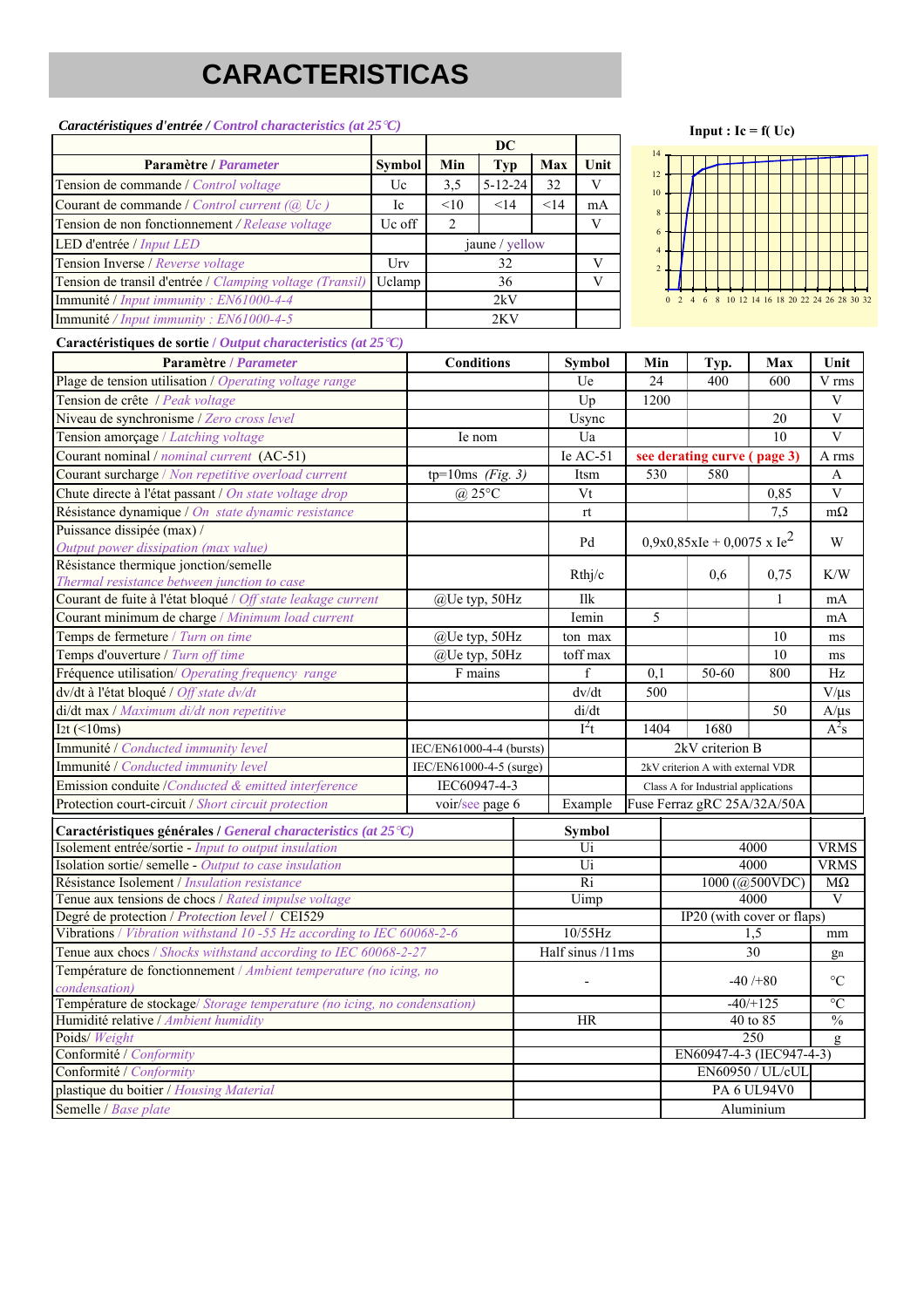## *Thermal curves and heatsink choice*

#### **Power Dissipation curve in compliance with nominal load current and ambient temperature for a duty cycle of 100% ( permanent current).**

*Thermal resistance of heatsink used on this contactor depends on mounting which must be vertical, confinement of the SSR,ventilation (fan) in the cabinet. Generally, thermal resistance (Rth) of this WF311100 heatsink is between 2 à 3 K/W depending on application and installation*



#### *Thermal specifications: Current according ambient temperature :*

*The curve "1" gives the limits of the product. The temperature reached are acceptable for the components. These values are in compliance with most of SSRs manufacturers. In a cabinet with a minimum of ventilation or a non permanent current, these values are aceptable.*

*The curve "2" gives the limits of the product according to EN60947-4-3 with a maximum rise temperature of 50*°*C (@ 40*°*C) for a permanent current and in air calm ( test during 8 hours).*

*For a non permanent current, you can calcule the average power = Pd x duty cycle and check the rise temperature :*  <sup>∆</sup>*Tj = Pd x Rthj/a (Pd and Rthj/a are given page 2). The junction temperature must not exceed 125*°*C at the maximum ambient temperature.*

#### *The maximum current is limited to the size of the thyristors.*

*The thermal constant (Cth) of the product is 7 minutes. That means the rise temperature is only 63% of the stabilized temperature after a running time of 7 minutes.*

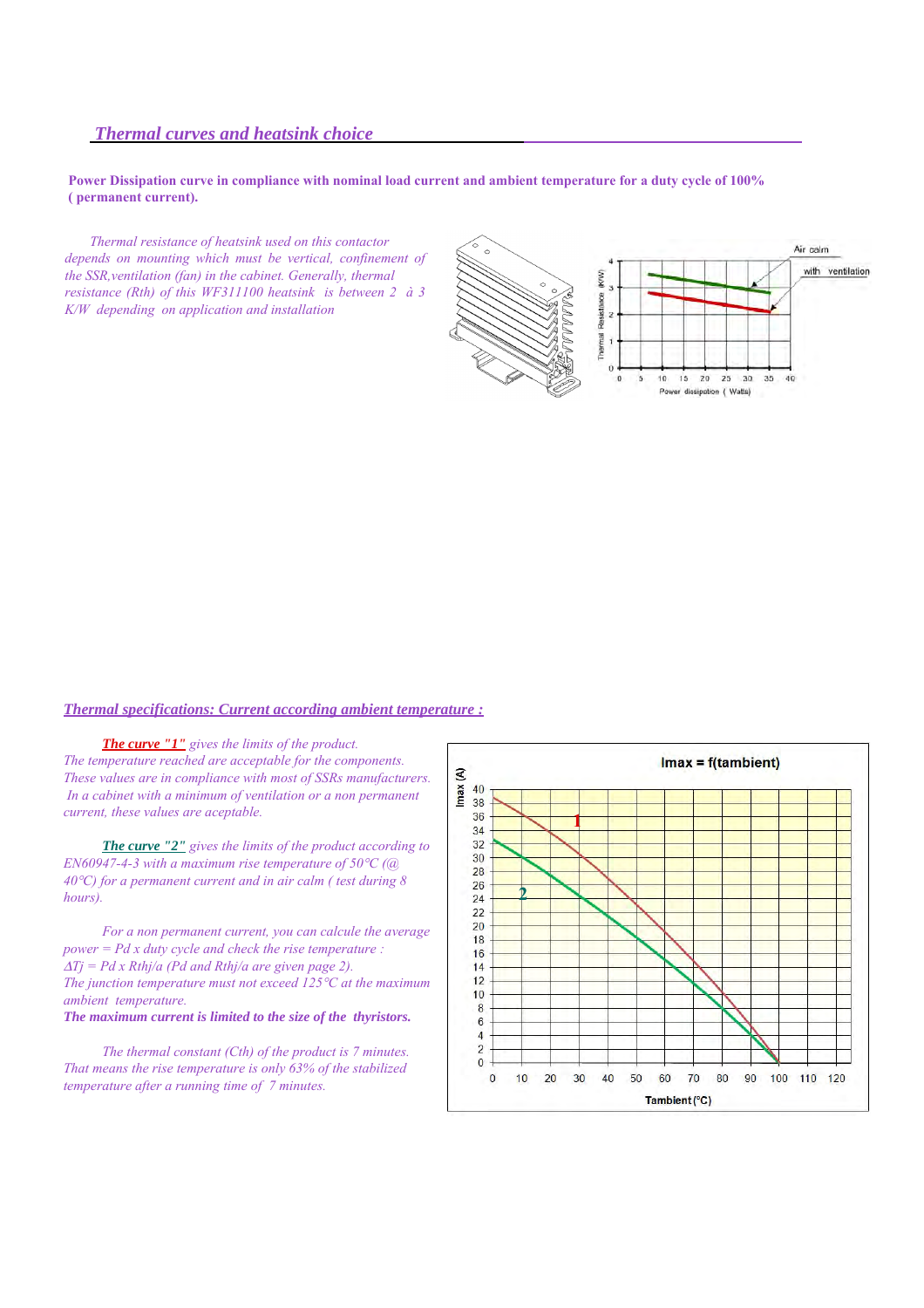#### **1 -Itsm non répétitif** sans tension réappliquée est donné pour la détermination des protections.

1 - *No repetitive Itsm is given without voltage reapplied . This curve is used to define the protection (fuses).*

**2 -Itsm répétitif** est donné pour des surcharges de courant (Ti initiale= $70^{\circ}$ C).

Attention : la répétition de ces surcharges de courant diminue la durée de vie du relais.

2 - *Repetitive Itsm is given for inrush current with initial Tj = 70*°*C. In normal operation , this curve musn't be exceeded. Be careful, repeated surge currents decrease life expectancy of the SSR.*

fig 3 : Courants de surcharges / *Overload currents*



−> **Attention** ! les relais à semi-conducteurs ne procurent pas d'isolation galvanique entre le réseau et la charge. Ils doivent être utilisés associés à un disjoncteur avec propriété de sectionnement ou similaire, afin d'assurer un sectionnement fiable en amont de la ligne dans l'hypothèse d'une défaillance et pour tous les cas où le relais doit être isolé du réseau (maintenance ; non utilisation sur une longue durée...).

−> *Warning ! semiconductor relays don't provide any galvanic insulation between the load and the mains. Always use in conjunction with an adapted circuit breaker with isolation feature or a similar device in order to ensure a reliable insulation in the event of wrong function and when the relay must be insulated from the mains (maintenance; if not used for a long duration ...).* 



Attention : L'utilisateur doit veiller à protéger les matériaux sensibles à la chaleur ainsi que les personnes contre tout contact avec le dissipateur thermique.. Pour un bon refroidissement le montage doit permettre la convection naturelle . Dans le cas où les relais sont montés côte à côte, prévoir une réduction de courant. Une ventilation d'armoire améliore fortement la dissipation thermique. Dans tous le cas d'un courant l'utilisateur doit s'assurer que les dissipateurs thermiques n'excèdent

pas une température de 90°C.

*Warning* **:** *The user should protect heat sensitive materials as well as persons against any contacts with the heatsink. For a good cooling, the SSR needs an air convection. Less convection air produces an abnormal heating. In case of no space between two SSR ( zero space between two SSRs) , please reduce the load current.* 

*A forced cooling ( fan inside the cabinet) improves significantly the thermal performances. In all cases please check the heatsink temperature never exceed 90*°*C.*

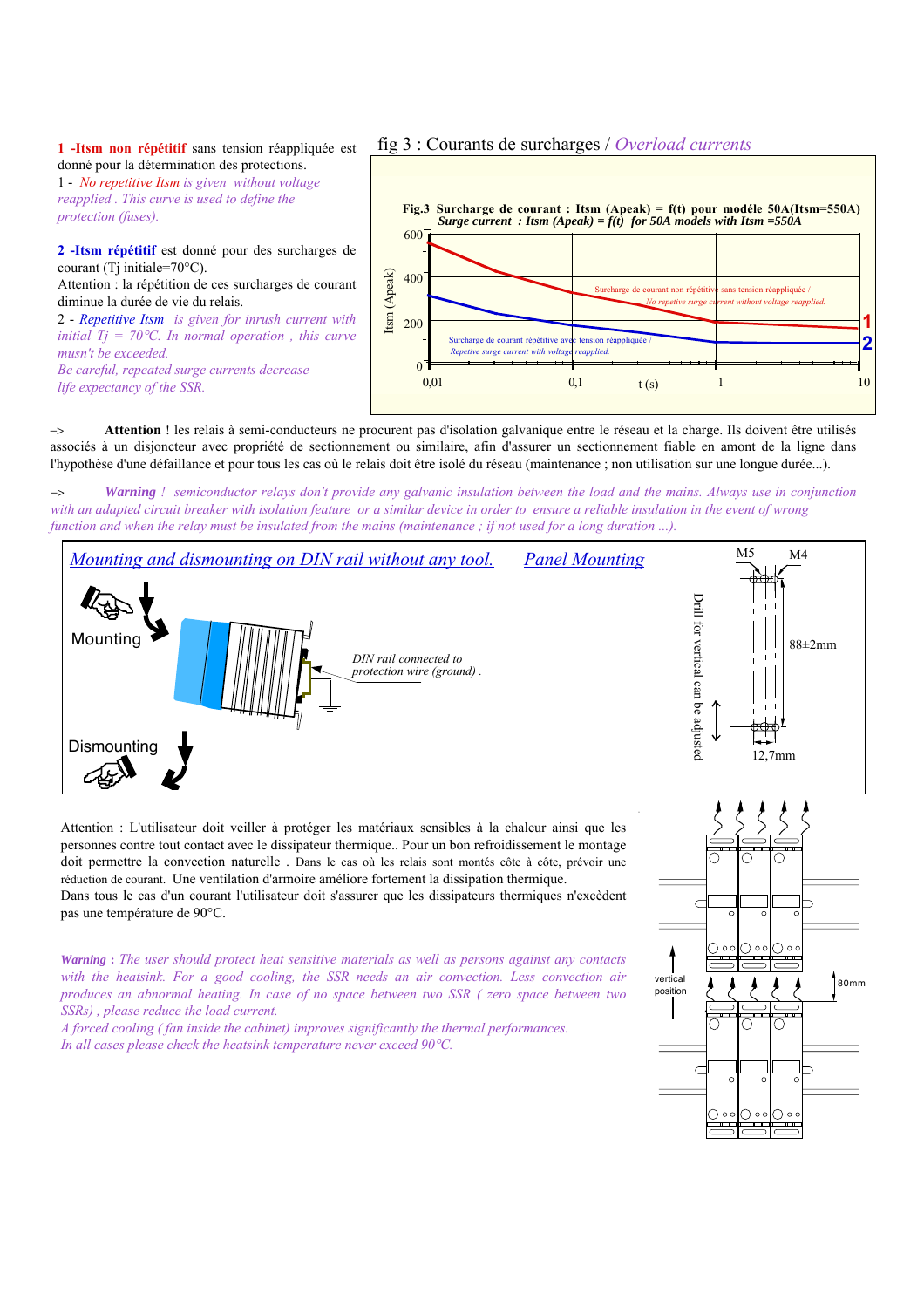# **Raccordement /** *Connections*

| Raccordement de puissance / Power wiring                    |                                                                           |                                                             |                                                                           |                                 |                           |  |  |  |
|-------------------------------------------------------------|---------------------------------------------------------------------------|-------------------------------------------------------------|---------------------------------------------------------------------------|---------------------------------|---------------------------|--|--|--|
|                                                             |                                                                           | <b>Nombre de fils / Number of wires</b>                     | Modèle de tournevis /<br><b>Screwdriver type</b>                          | Couple de serrage<br>recommandé |                           |  |  |  |
|                                                             |                                                                           |                                                             |                                                                           |                                 | <b>Recommended Torque</b> |  |  |  |
| Fil rigide<br>(sans embout)<br><b>SOLID</b><br>(No ferrule) | Fil multibrins<br>(avec embout)<br><b>FINE STRANDED</b><br>(With ferrule) | Fil rigide<br>(sans embout)<br><b>SOLID</b><br>(No ferrule) | Fil multibrins<br>(avec embout)<br><b>FINE STRANDED</b><br>(With ferrule) |                                 | M <sub>5</sub>            |  |  |  |
|                                                             |                                                                           |                                                             |                                                                           |                                 | N.m                       |  |  |  |
| $1,510$ mm <sup>2</sup>                                     | $1,56$ mm <sup>2</sup><br>AWG16AWG8   AWG16AWG10   AWG16AWG8   AWG16AWG10 | $1,510$ mm <sup>2</sup>                                     | $1,56$ mm <sup>2</sup>                                                    | <b>POZIDRIV2</b>                |                           |  |  |  |

Directement avec fils avec ou sans embouts *Direct connection with wires with or without ferrules*







Washer for vibrations

| <b>Raccordement de commande / Control wiring</b>            |                                                                           |                                                             |                                                                           |                                                                                                                                                                |                           |  |  |
|-------------------------------------------------------------|---------------------------------------------------------------------------|-------------------------------------------------------------|---------------------------------------------------------------------------|----------------------------------------------------------------------------------------------------------------------------------------------------------------|---------------------------|--|--|
|                                                             |                                                                           | <b>Nombre de fils / Number of wires</b>                     | Modèle de tournevis /<br><b>Screwdriver type</b>                          | Couple de serrage<br>recommandé                                                                                                                                |                           |  |  |
|                                                             |                                                                           |                                                             |                                                                           |                                                                                                                                                                | <b>Recommended Torque</b> |  |  |
| Fil rigide<br>(sans embout)<br><b>SOLID</b><br>(No ferrule) | Fil multibrins<br>(avec embout)<br><b>FINE STRANDED</b><br>(With ferrule) | Fil rigide<br>(sans embout)<br><b>SOLID</b><br>(No ferrule) | Fil multibrins<br>(avec embout)<br><b>FINE STRANDED</b><br>(With ferrule) |                                                                                                                                                                | M3,5                      |  |  |
|                                                             |                                                                           |                                                             |                                                                           |                                                                                                                                                                | N.m                       |  |  |
|                                                             |                                                                           |                                                             |                                                                           |                                                                                                                                                                |                           |  |  |
|                                                             |                                                                           |                                                             |                                                                           | $0.75$ 2,5 mm <sup>2</sup> $\Big  0.75$ 2,5 mm <sup>2</sup> $\Big  0.75$ 2,5 mm <sup>2</sup> $\Big  0.75$ 2,5 mm <sup>2</sup> $\Big $ POZIDRIV 2 or 0,8 x5,5mm | 1,2                       |  |  |







**FASTONS :** Nous consulter / *Consult us*





 **(1MZ09000)**